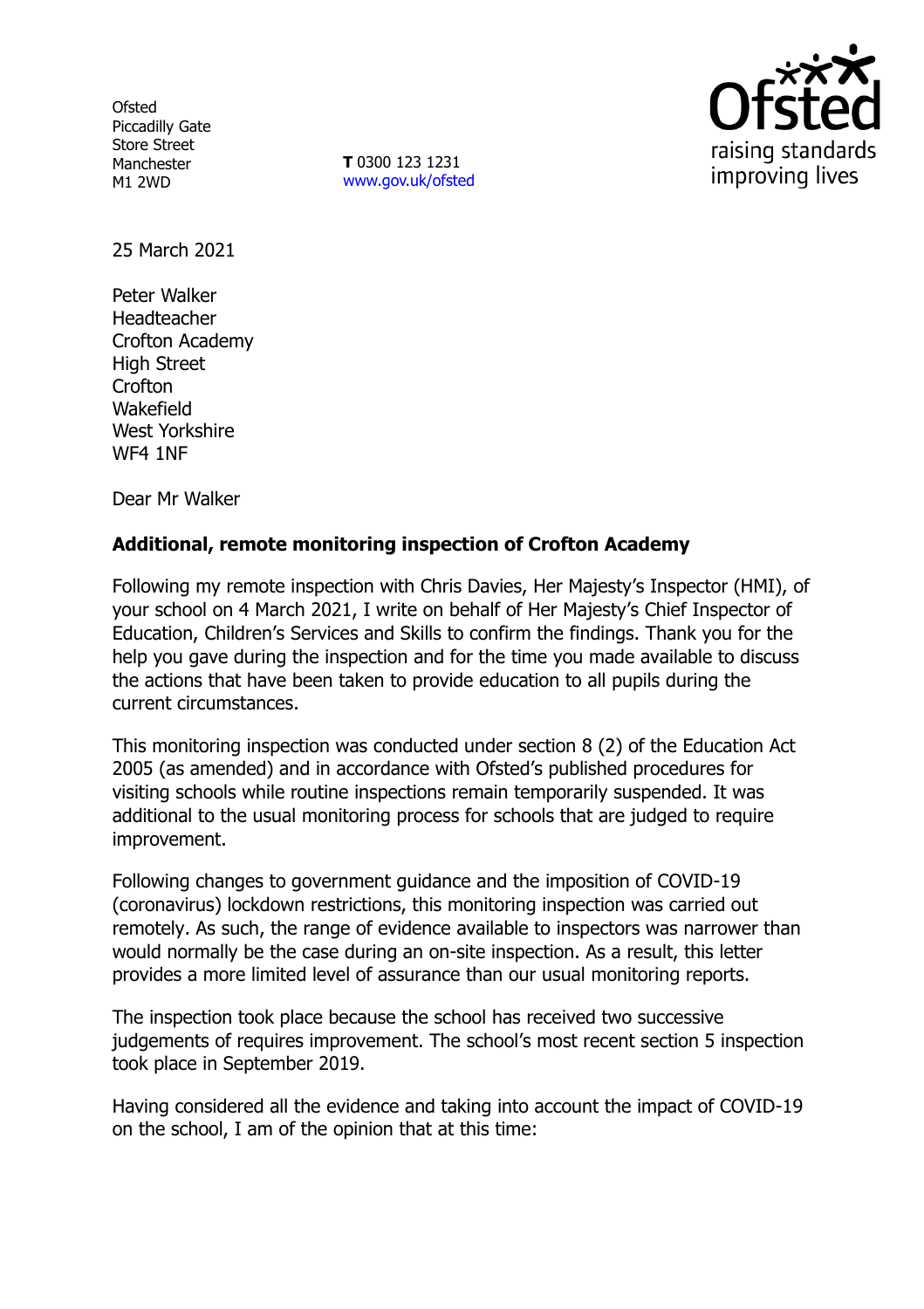

### **Leaders and those responsible for governance are taking effective action to provide education in the current circumstances.**

Leaders and those responsible for governance should take further action to:

■ check that support for pupils who struggle to read fluently helps them to improve quickly.

#### **Context**

- Since the previous inspection, one deputy headteacher has left the school. You have appointed two new assistant headteachers and a new school business manager. In May 2020, the school joined Castleford Academy Trust.
- Across the autumn term 2020, just over half of pupils were taught remotely on at least one occasion.
- At the time of this inspection, a small proportion of pupils were attending the school site, including the school's on-site resource base for visually impaired pupils. This includes around a fifth of pupils identified as vulnerable and a third of pupils with an education, health and care plan.

#### **Main findings**

- Leaders have a clear plan for ensuring pupils access education either remotely or on site. They have provided effective training and support for staff to teach remotely. Leaders monitor the attendance and participation of pupils in remote education, which have increased across this term.
- Leaders have adapted subject content to prioritise topics that can be taught remotely. For example, in mathematics and history, leaders have changed the order of some parts of topics. Content which has not been taught this term will be taught when pupils return to school. The academy's wider focus on identifying clear 'steps' in learning has supported these decisions.
- $\blacksquare$  Pupils who are learning on site are taught the same curriculum as those learning remotely. Pupils on site are well supported by a range of staff. This includes senior leaders, pastoral leaders and learning support assistants. Pupils who are learning remotely can ask for extra help during live lessons or by contacting their teacher.
- Leaders maintain regular contact with vulnerable pupils who are not being educated on site. This is done through phone calls and home visits. The school provides 'live' tutor sessions and assemblies in order to support pupils' well-being. The school is quick to act if there is a concern about a pupil's well-being or safety.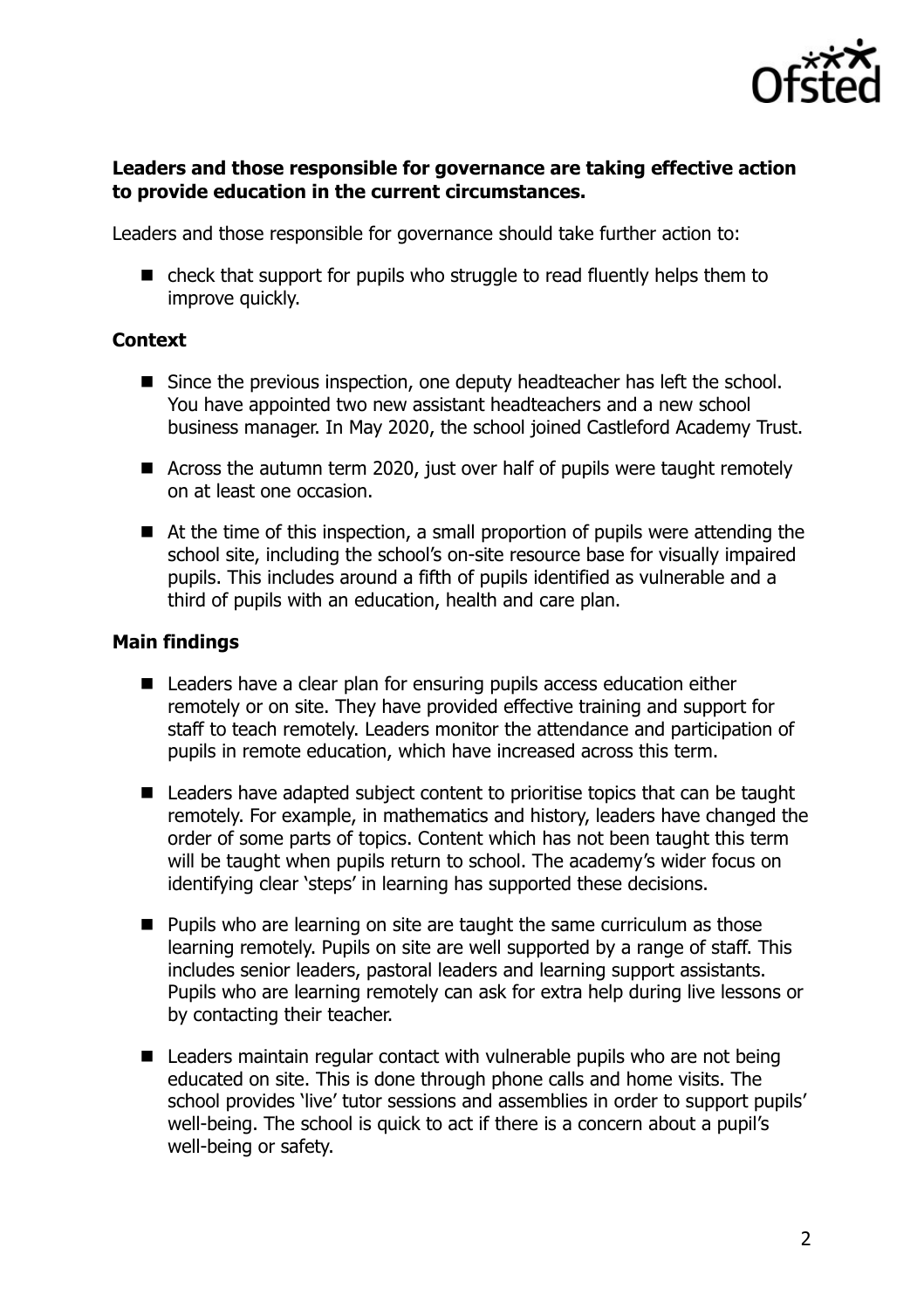

- Leaders continue to focus on pupils with special educational needs and/or disabilities (SEND). They have worked closely with families and found creative ways to support pupils remotely, for example by using voice recordings. Pupils with SEND who are learning on site are supported by their usual support staff.
- The school has focused on developing the knowledge of Year 11 pupils. There are also plans to provide extra support to Year 11 pupils when they return to school. This includes additional classes for pupils who intend to study A-level science.
- Leaders have clear plans to develop pupils' reading, although these plans have been disrupted by the COVID-19 pandemic. Leaders know how important reading is to enable all pupils to do well in all subjects. Leaders intend to resume these plans as soon as possible, with a specific focus on the weakest readers and those with gaps in their learning.
- Governors have regularly supported and challenged leaders' approach to remote education. They have considered the attendance and participation of pupils, and the support for vulnerable pupils. Governors have also continued to support leaders in focusing on wider strategic priorities.
- Leaders, staff and governors are very positive about the support they receive from the multi-academy trust (MAT). The MAT has supported leaders in planning for remote education. The MAT has also supported wider school improvement by working closely with senior leaders. The school has also received MAT support for curriculum development in science and design technology.

# **Evidence**

This inspection was conducted remotely. We spoke to you, other senior leaders, staff, the multi-academy trust chief executive officer and representatives of those responsible for governance to discuss leaders' actions to provide education to all pupils during a national lockdown.

We also saw examples of remote education provided by the school. We looked at responses to Ofsted's online questionnaire, Parent View, including 110 free-text responses, and 90 staff questionnaires.

I am copying this letter to the chair of the governing body, the chair of the board of trustees and the chief executive officer of the Castleford Academy Trust, the regional schools commissioner and the director of children's services for Wakefield. This letter will be published on the Ofsted website.